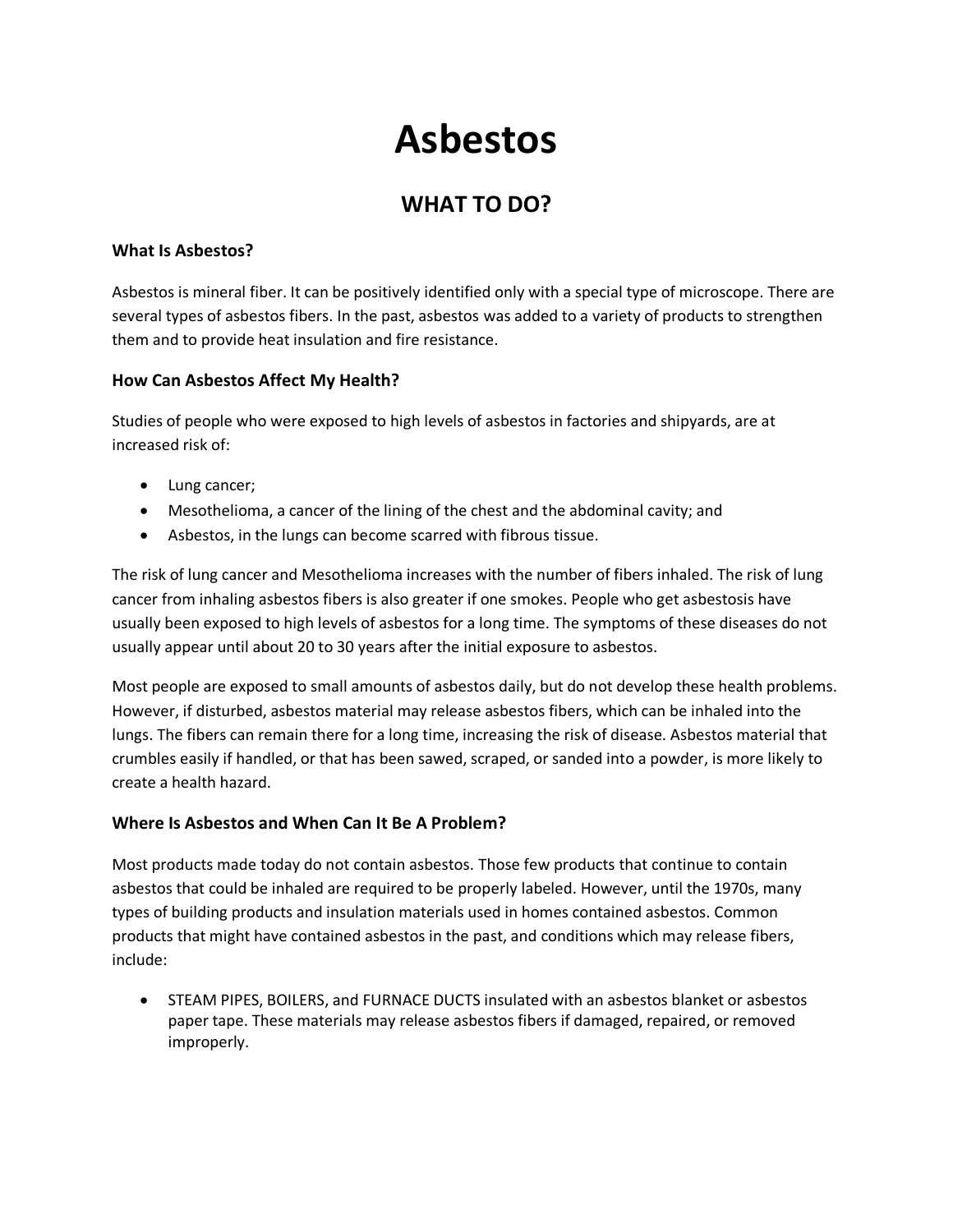- RESILIENT FLOOR TILES (vinyl asbestos, asphalt, and rubber), the backing on VINYL SHEET FLOORING, and ADHESIVES used for installing floor tile. Sanding tiles can release fibers. So may scraping or sanding the backing of sheet flooring during removal.
- CEMENT SHEET, MILLBOARD, and PAPER used as insulation around furnaces . Repairing or removing appliances may release asbestos fibers. So may cutting, tearing, sanding, drilling or sawing insulation.
- DOOR GASKETS in furnaces, and stoves. Worn seals can release asbestos fibers during use.
- SOUNDPROOFING OR DECORATIVE MATERIAL sprayed on walls and ceilings. Loose, crumbly, or water-damaged material may release fibers. So will sanding, drilling or scraping the material.
- PATCHING AND JOINT COMPOUNDS for walls and ceilings, and TEXTURED PAINTS. Sanding, scraping, or drilling these surfaces may release asbestos.
- ASBESTOS CEMENT ROOFING, SHINGLES, and SIDING. These products are not likely to release asbestos fibers unless sawed, drilled or cut.
- ARTIFICIAL ASHES AND EMBERS sold for use in gas-fired fireplaces. Also, other older household products such as FIREPROOF GLOVES, STOVE-TOP PADS, IRONING BOARD COVERS, and certain HAIRDRYERS.

#### **Examples of Where Asbestos Hazards May Be Found**

- Some roofing and siding shingles are made of asbestos cement.
- Buildings constructed between 1930 and 1950 may have asbestos as insulation.
- Attic and wall insulation produced using vermiculite ore, particularly ore that originated from a Montana mine, may contain asbestos fibers.
- Asbestos may be present in textured paint and in patching compounds used on wall and ceiling joints. Their use was banned in 1977.
- Artificial ashes and embers sold for use in gas-fired fireplaces may contain asbestos.
- Older products such as stove-top pads may have some asbestos compounds.
- Asbestos is found in some vinyl floor tiles and the backing on vinyl sheet flooring and adhesives.
- Hot water and steam pipes in older buildings may be coated with an asbestos material or covered with an asbestos blanket or tape.
- Oil and coal furnaces and door gaskets may have asbestos insulation.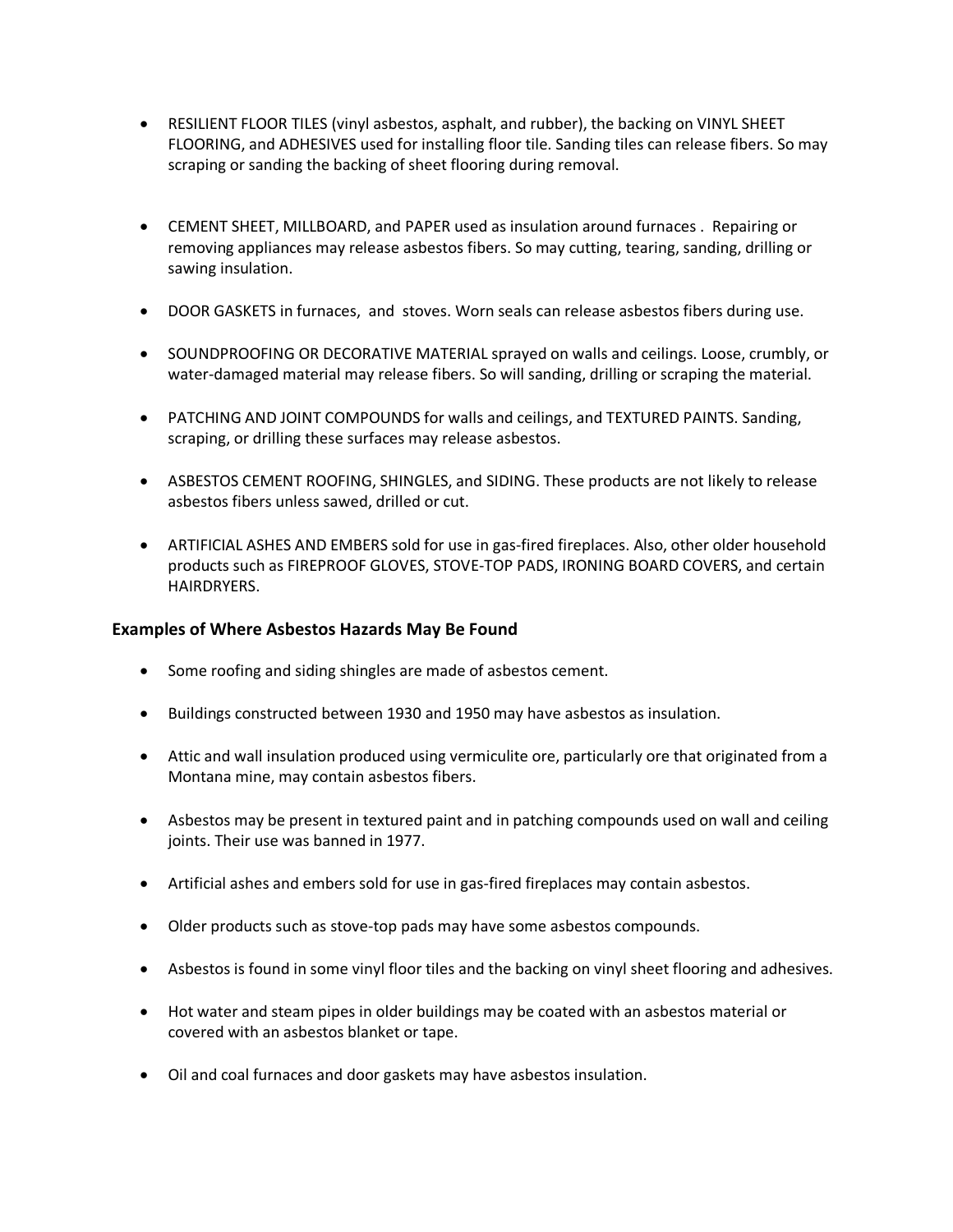#### **What Should Be Done About Asbestos**

If you think asbestos may be present, don't panic. Usually the best thing is to leave asbestos material that is in good condition alone.

Generally, material in good condition will not release asbestos fibers.

Check material regularly if you suspect it may contain asbestos. Don't touch it, but look for signs of wear or damage such as tears, abrasions, or water damage. Damaged material may release asbestos fibers. This is particularly true if you often disturb it by hitting, rubbing, or handling it, or if it is exposed to extreme vibration or air flow.

Sometimes the best way to deal with slightly damaged material is to limit access to the area and not touch or disturb it. If you suspect asbestos contact the Facilities Services at 808 585-3334.

If asbestos material is more than slightly damaged, repair or remove it by a professional is required. Before renovating, determine if asbestos materials are present by utilizing a professional inspector..

#### **How to Identify Materials That Contain Asbestos**

You can't tell whether a material contains asbestos simply by looking at it, unless it is labeled. If in doubt, treat the material as if it contains asbestos and have it sampled and analyzed by a qualified professional. A professional will take samples for analysis, since they know what to look for. In fact, if done incorrectly, sampling can be more hazardous than leaving the material alone. Taking samples yourself, is not recommended. Material that is in good condition and will not be disturbed (by renovating, for example) should be left alone. Only material that is damaged or will be disturbed should be sampled.

#### **How to Manage an Asbestos Problem**

If the asbestos material is in good shape and will not be disturbed, do nothing! If it is a problem, there are two types of corrections: repair and removal.

Repair usually involves either sealing or covering asbestos material.

- Sealing (encapsulation) involves treating the material with a sealant that either binds the asbestos fibers together or coats the material so fibers are not released. Pipe, furnace and boiler insulation can sometimes be repaired this way. This should be done only by a professional trained to handle asbestos safely.
- Covering (enclosure) involves places something over or around the material that contains asbestos to prevent release of fibers. Exposed insulated piping may be covered with a protective wrap or jacket.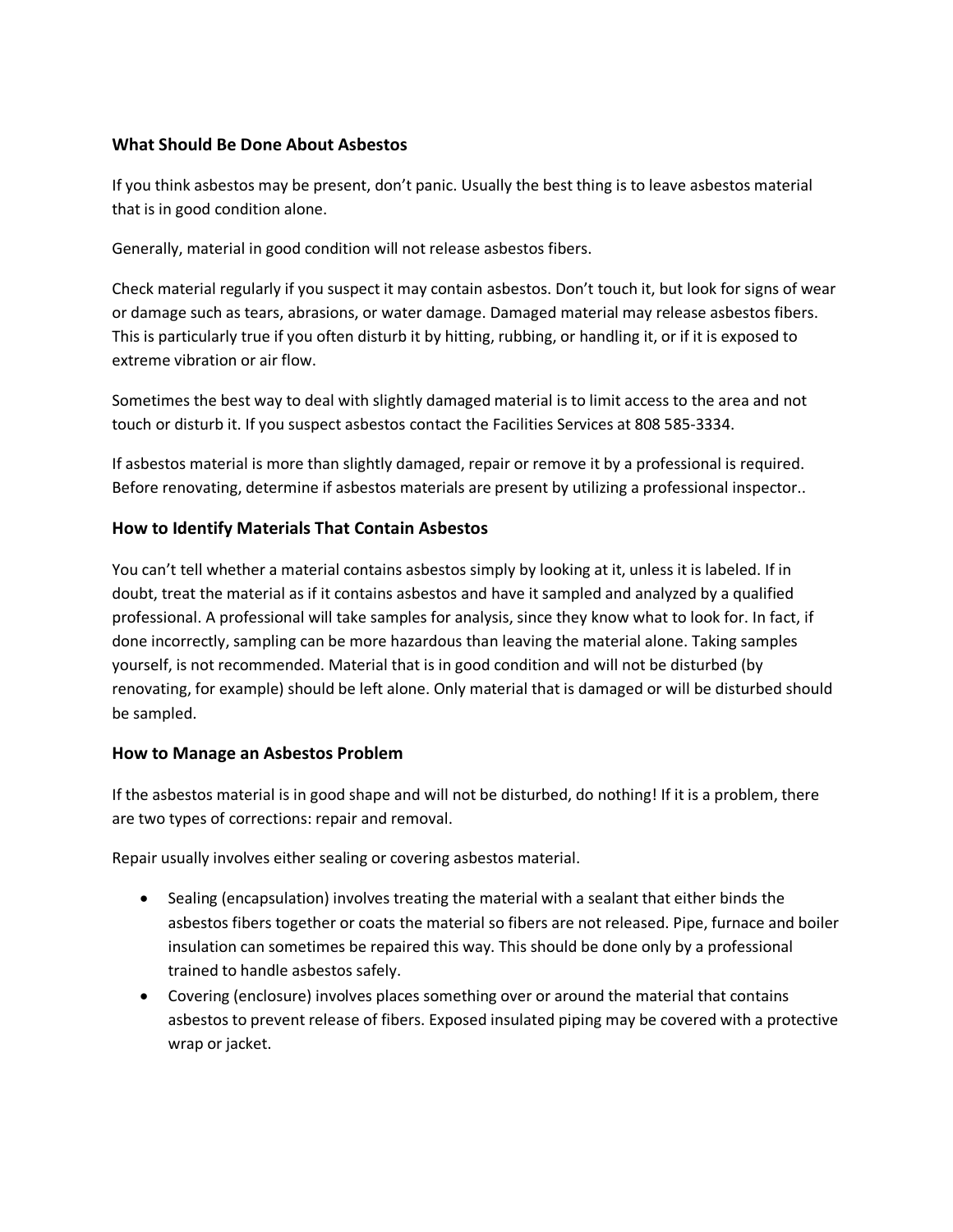With any type of repair, the asbestos remains in place. Repair is usually cheaper than removal, but it may make later removal of asbestos, if necessary, more difficult and costly. Repairs can either be major or minor.

#### **Asbestos Do's and Don'ts**

- Do keep activities to a minimum in any areas having damaged material that may contain asbestos.
- Do take every precaution to avoid damaging asbestos material.
- Do have removal and major repair done trained and qualified professionals in handling asbestos. Sampling and minor repair must be done by asbestos professionals.
- Don't dust sweep, or vacuum debris that may contain asbestos.
- Don't saw, sand, scrape, or drill holes in asbestos materials.
- Don't use abrasive pads or brushes on power strippers to strip wax from asbestos flooring. Never use a power stripper on a dry floor.
- Don't sand or try to level asbestos flooring or its backing. When asbestos flooring needs replacing, install new floor covering over it, if possible.
- Don't track material that could contain asbestos through the house. If you cannot avoid walking through the area, have it cleaned with a wet mop. If the material is from a damaged area, or if a large area must be cleaned, call as asbestos professional.

Repairs must be done only by a professional trained in methods for safely handling asbestos.

Doing minor repairs yourself is prohibited since improper handling of asbestos materials can create a hazard where none existed.

Removal is usually the most expensive method and must be the last option considered in most situations. This is because removal poses the greatest risk of fiber release. However, removal may be required when renovating or making major changes. Also, removal may be called for if asbestos material is damaged extensively and cannot be otherwise repaired. Removal is complex and must be done only by a contractor with special training. Improper removal may actually increase the health risks.

#### **Asbestos Professionals: Who Are They and What Can They Do?**

Asbestos professionals are trained in handling asbestos material. The type of professional will depend on the type of production and what needs to be done to correct the problem. Hire a general asbestos contractor or, in some cases, a professional trained to handle specific products containing asbestos.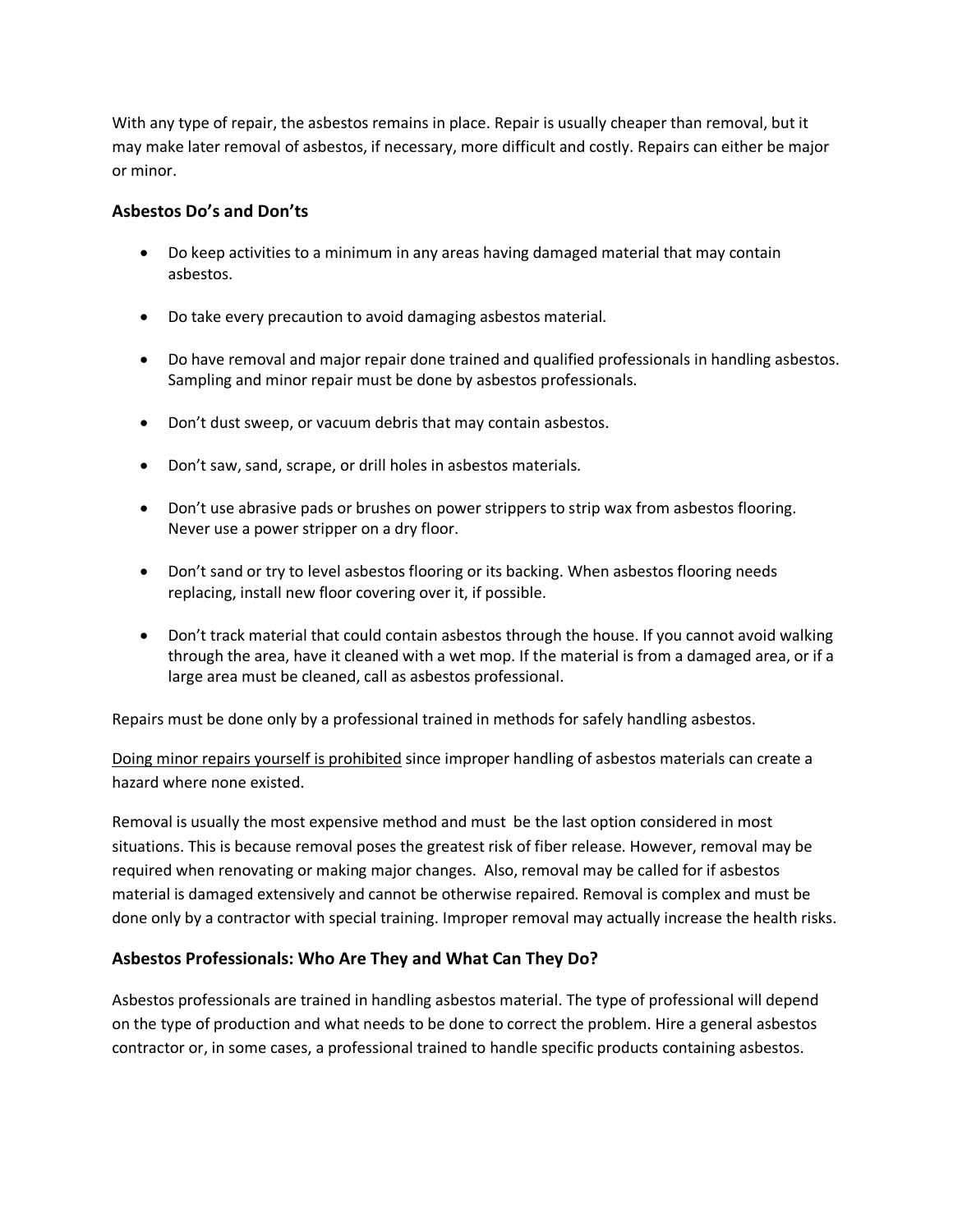Asbestos professionals can conduct inspections, take samples of suspected material, assess its condition, and advise about what corrections are needed and who is qualified to make these corrections. Once again, material in good condition need not be sampled unless it is likely to be disturbed. Professional correction or abatement contractors repair or remove asbestos materials.

Some firms offer combinations of testing, assessment, and correction. A professional hired to assess the need for corrective action should not be connected with an asbestos-correction firm. It is better to use two different firms so there is no conflict of interest.

Ask asbestos professionals to document their completion of federal or state-approved training. Each person performing work should provide proof of training and licensing in asbestos work, such as completion of EPA-approved training. The Hawaii State Occupational Safety and Health Administration (OSHA ) offices may have listings of licensed professionals in your area.

Hire professionals who are trained, experienced, reputable, and accredited – accreditation is required by state laws. Before hiring a professional, ask for references from previous clients. Find out if they were satisfied. Ask whether the professional has handled similar situations. Get cost estimates from several professionals, as the charges for these services can vary.

In addition to general asbestos contractors, you may select a roofing, flooring, or plumbing contractor trained to handle asbestos when it is necessary to remove and replace roofing, flooring, siding, or asbestos-cement pipe that is part of a water system.

#### **Hire A Professional Asbestos Inspector**

- Make sure that the asbestos inspection will include a complete visual examination and the careful collection and a lab analysis of samples. If asbestos is present, the inspector will provide a written evaluation describing its location and extent of damage, and give recommendations for correction or prevention.
- Make sure an inspection firm makes frequent site visits to assure that a contractor follows proper procedures and requirements. The inspector may recommend and perform checks after the correction to assure the area has been properly cleaned.

### **Hire A Corrective-Action Contractor**

Check with Hawaii State OSHA, responsible for worker safety. Ask if the firm has had any safety violations. Find out if there are legal actions filed against it.

Insist that the contractor use the proper equipment to do the job. The workers must wear approved respirators, gloves, and other protective clothing.

Before work begins, get a written contract specifying the work plan, cleanup, and the applicable federal, state, and local regulations which the contractor must follow (such as notification requirements and asbestos disposal procedures). Contact Hawaii State OSHA, and the office to find out what the